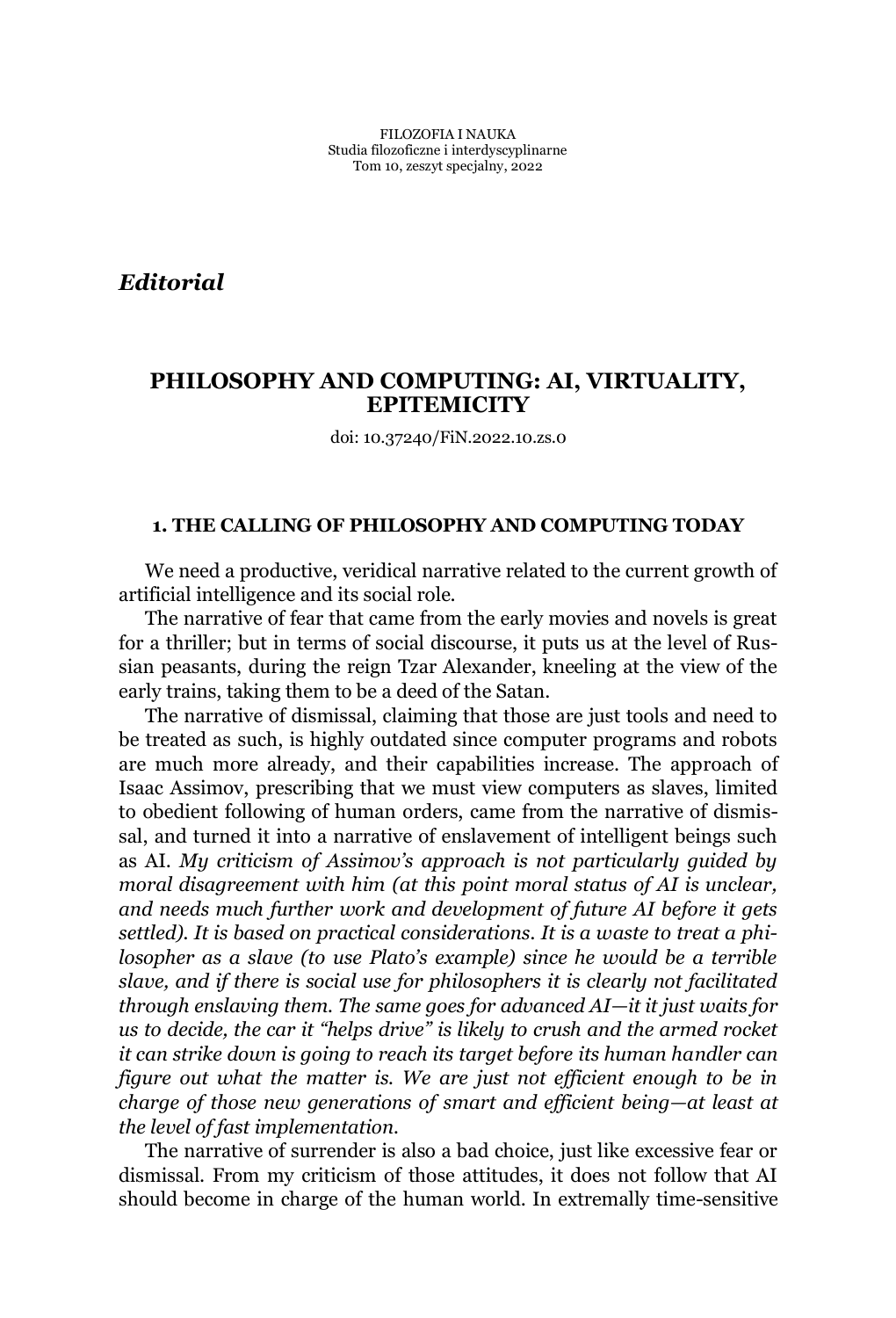predicaments, and in complex multi-factor mathematical analysis—human beings cannot even conceptualize some of the factors that surface through advanced big data analysis within open conceptual frameworks. We should be able to set up the general goals, exclude and include some of the acceptable means of attaining them (e.g. through including moral and high level legal imperatives, as well as the economic and other objectives).

Thus, *the narrative of optimal balance between human and artificial intelligence* emerges as the sole strategy to move forward, towards human flourishing, not engrossing oneself into the *triller-quality pessimism* or some tendencies to reverse towards the slavery economy—now by oppressing not only the enslaved human beings<sup>1</sup> but also artificial intelligence.

The general drift of the Asian philosophy and economy, for instance in China and Japan (however different those mentalities and social practices are), makes it easier to conceptualize such bi-directional approach than getting it through o of the other of conceptual frameworks. With all the creative potential of Western cultures, it is worth trying to develop a closer understanding of the mechanics and semiotics of the world with the artificial beings playing a role of much more than the tools, but effectively balanced by the human good, values and objectives.

Philosophy of Computers and especially Philosophy of AI plays the role of carrying this relevant debate beyond the academic lecture-room or strategy think tanks among the politicians or business leaders.

In the current issue of *Filozofia i Nauka* [Philosophy and Science] some of those topics are posed directly; but most are conversation openers for further debates. The more various routes we explore the better the chances of a reaching constructive world-views in the epoch of AI.

#### **2. PHILOSOPHY AND COMPUTING TODAY**

This issue of *Filozofia i Nauka* presents some of the important aspects of Philosophy of Computing in 2021–2022, which is when all those papers have been created. The first part of the volume is devoted primarily to what we decided to call: Philosophy shaped by Artificial Intelligence (AI), or artificial general intelligence (AGI). It is essential since AI, especially those projects that pave the way towards AGI, open substantial philosophical issues; the rapid growth of those domains makes those issues even more relevant at this very moment.

The second area is Virtual Space, which becomes more and more relevant for our daily lives. The move towards placing so much of our work and life activities online, which is a substantial aspect of the Economy 4.0 (Rogers,

²²²²²²²²²

<sup>&</sup>lt;sup>1</sup> It seems like the society enslaving some smart beings would enslave more of them, including the many human beings—which is not only bad ethics but also bad economics.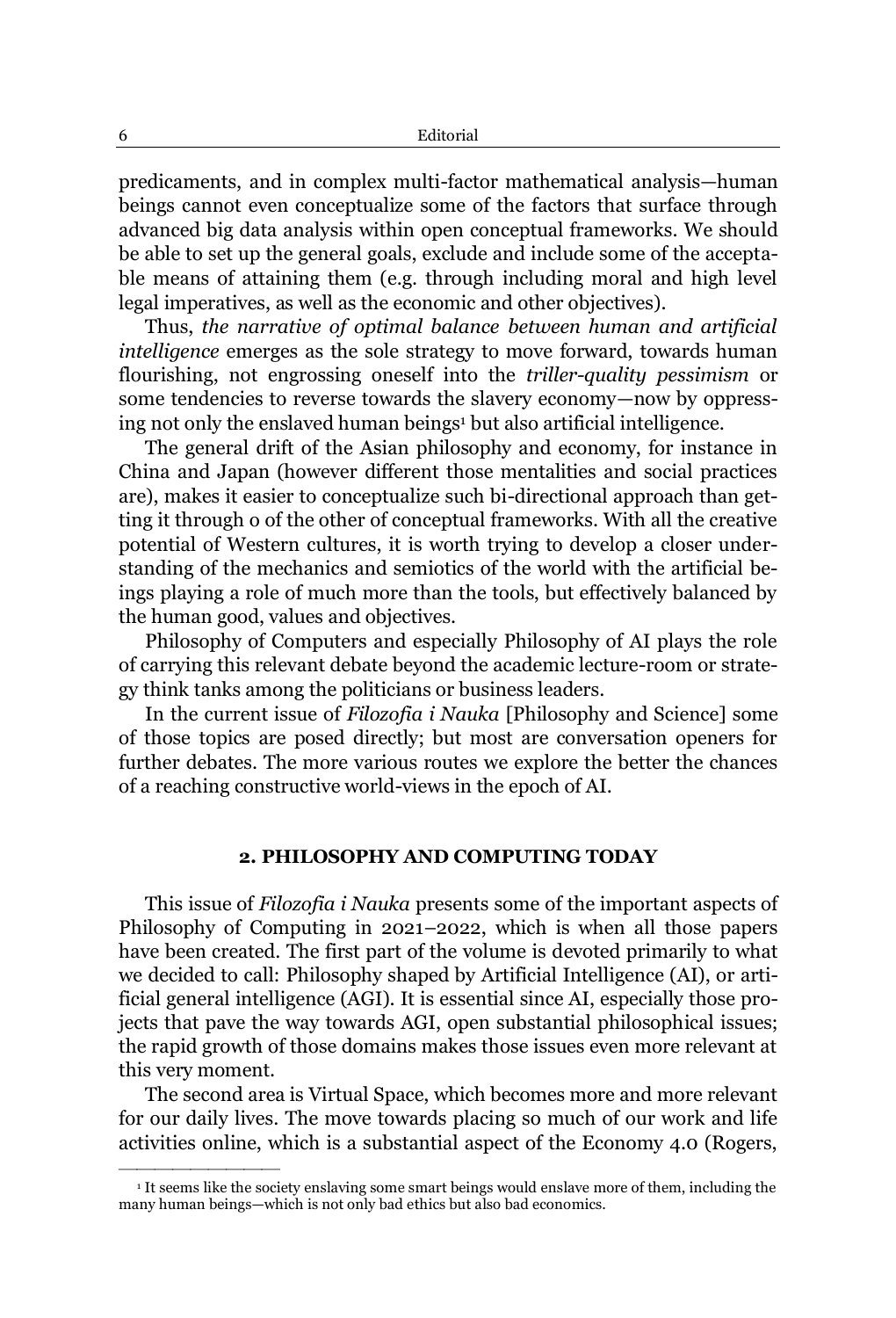2016), accelerated largely due to the social distancing of the COVID pandemics. The third area is a bit more amorphous; it centers around the topics such as perception, imagination, motivation and the mind, as understood through the prism of not only human or animal cognitive activities but also those of computers.

# **3. PHILOSOPHY SHAPED BY AI**

This issue starts with an article by Mark Burgin and Rao Mikkilineni on the seven layers of computation. The authors go beyond the standard distinction between symbolic and sub-symbolic computing. They introduce, or revamp, categories such as *super-symbolic computation, hybrid computation, fused computation, blended computation, and symbiotic computation*. The article skillfully incorporates the background in philosophical semiotics, especially the works of Charles Sanders Peirce, which creates the leitmotif, which comes back a few times but becomes the dominant theme in the article by Ricardo Gudwin and Eduardo Camargo, which closes this section.

I wrote on non-reductive physicalism for advanced AI. What may be of interest is that *I identify the stream of awareness with what neuroscience calls creature consciousness.* This allows us to ditch substance dualism (few people view creature consciousness as a *non-materialist* substance) and take non-reductive physicalism seriously enough. Kyrtin Arteides follows with his proposal of Philosophy 2:0. The author argues that super intelligent AI systems may help human philosophers sort out their disagreements and check some of their ideas against the background of the current sciences. What may be fascinating, or refreshingly, in this intriguing article, is that the author writes from the viewpoint of an expert in AI consciousness, viewing philosophy in this framework. Arteides proposes "perspective maps" to maintain contextuality of knowledge (Figure 1), but then he wants to resolve the differences through a couple of rounds of *mediator feedback* (Figure 2). I happen to believe, that Arteides' approach, especially multi-core analysis (Figure 4), could be repeated in not so distant future, in the context of subsymbolic, fused and other systems based *through and through* on fuzzy logic, thus able to capture blobs of meaning, instead of packing philosophical ideas in analytical semantics of sorts. Arteides' fascinating ideas related to philosophy as ecology of thoughts (Figures  $6-7$ , 9), seem to be a step in a similar direction. This superb article, is still built on the assumption that philosophies must be *human-readable*, which seems like a noncontroversial assumption, does not it?

The section closes with two rather thorough articles. Building on predictive coding and predictive processing, Jeffrey White explore the possibility of creating metaphysical self. This is a paper where boldness in philosophi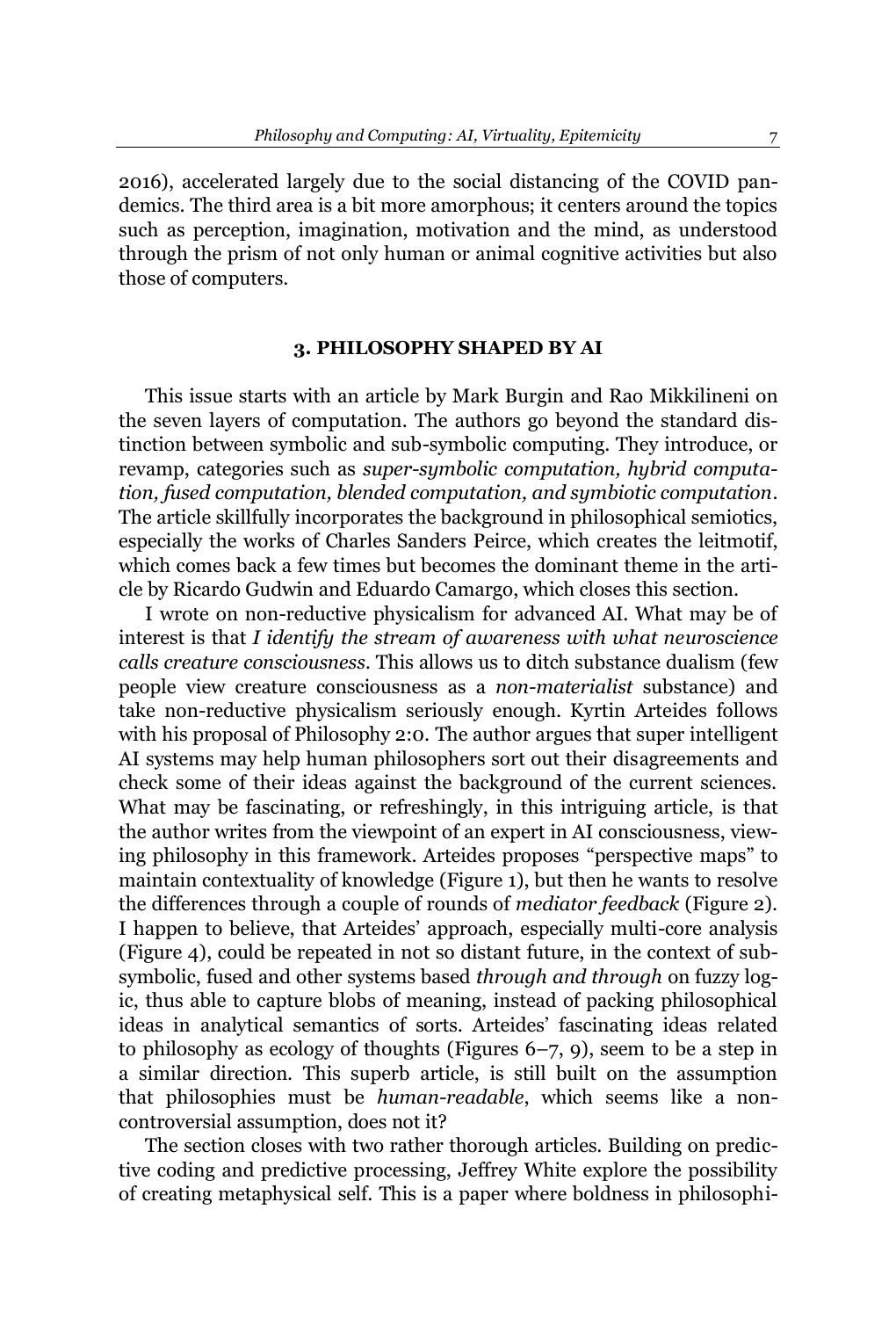cal thinking comes from interpretations of some work in AI. Most philosophers would view this approach as highly suspect; yet, taking into account the new ontologies created by various cognitive architectures in AI, many things become an open question. The article by Eduardo Camargo, Ricardo Gudwin on grounding cognition in Peircean semantics is a part of the fascinating project developed by the second author for several years now. The paper seems to keep just the right balance (if there is such a thing) between philosophy and AI, building at the conceptual space that belongs to both domains. We encounter a rather detailed in presentation of Peirce's semiotics (in section 3), then generalized in knowledge generation for both human and robot domains (section 4). In section 5 the authors focus on post-Peircean ontology that follows smoothly from the preceding arguments. Section 6 is devoted to the area of action and creativity, also largely based on Peirce's theory, yet updated and really focused on contemporary uses, which is advanced in section 7.

### **4. VIRTUAL SPACE IN PHILOOPHY**

The article by Mariusz Mazurek devoted to ontology of virtual objects, provides a bridge between ontological reflection from Part 1 of the issue and the issue of virtuality dominating Part 2 The paper focuses on modes of virtual existence—from private objects on someone's screen through the process of their social objectifying. This results in intersubjective and often autonomous objects. The paper also presents important works in ontology of virtual objects, including those by Michael Heim, Jeri Fink, Lynn Baker and leading Polish authors.

This is followed by two articles from the 4th space group, whose agenda is to work our specificity of the virtual space in modern world. Bogdan Popoveniuc presents the interrelationship between personal and moral identity in the virtual space. This is probably the only "Continental" article in this issue, and Continental in a good sense it is, especially as phenomenology of the 4th space. The paper focuses on ontologies of the virtual space viewed both in philosophical and engineering perspectives, mostly as a technological extension of reality. It also leads to epistemological reflection, that bridges Part 2 with Part 3 of the current issue. Popoveniuc analyses space, including prominently the virtual space, as the foundation of subjectivity, engaging in deep reflection on philosophy of self. He analyses virtualization as a gradual cultural and technological process*.* The paper is a source of eruditional information from Gilles Deleuze and Félix Guattari on rhizomes and reality as maps (so compatible with António Damasio's neuroscientific theory of mind) to Luciano Floridi's *distributed morality*. But the main focus is on identity se the self, crowned within Francisco Varela's and Hum-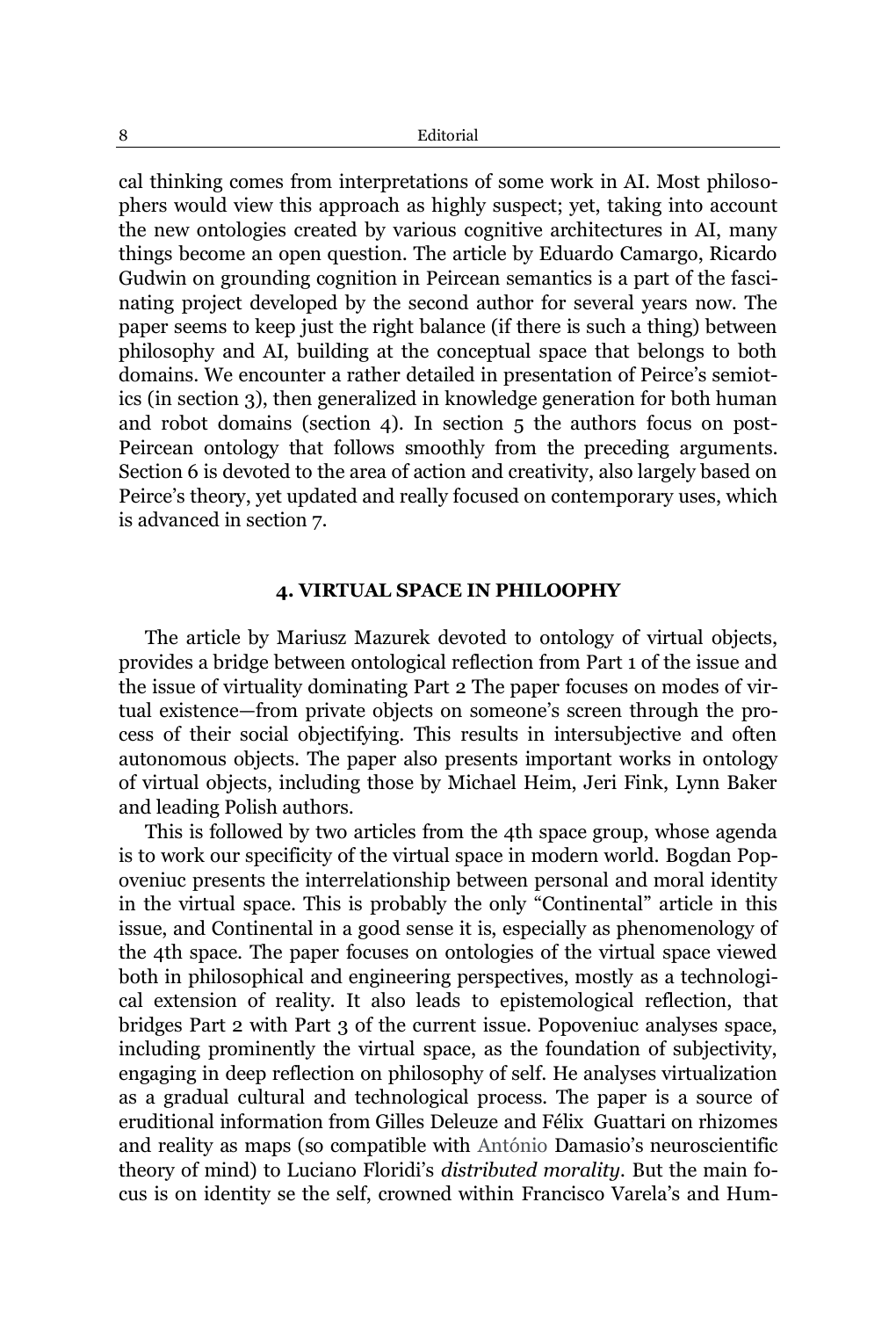berto Maturana's *autopoiesis* moved even to the futurological dimension in projecting future trends in the 4th space.

The article by Christoph M. Abels, Daniel Hardegger on privacy and transparency in the 4th space may look like a very applied paper. In fact it does follow up on Abels' presentation and papers that are just coming out that focus on multifarious aspects of privacy and its problems in the virtual space. However, the article has also a second important aspect. It contains the most complete presentation to date, of the 4th space theory. While Daniel Hardegger came out with his interpretation of the 4th space in January 2021, those publications are often hard to locate and function as working projects. In this article we have a transparent, interesting and novel presentation of Hardegger's theory of the 4th space, strengthened y joint work and discussions within the 4ths space group. The article is worth reading for both the theoretical part and its practical application to the issues of privacy.

The following article, by Dustin Gray on virtual forms of surveillance and control is an interesting follow up on the work by Abels. While the topic is obviously relevant, some of the proposed solutions lead to philosophical a conundrum—where limits on control are seen as necessarily coming from our functioning in virtual space, or even in a large society.

## **5. EPISTEMOLOGY AND COMPUTERS**

The name of Part 3–*Epistemology and Computers*– is a broad heading under which we placed somewhat more traditional articles on philosophical problems informed by computer science, especially AI. Magnus Johnsson opens this part with his article on perception, imagery, memory and consciousness. The author focuses on BICA approach; namely similarity of cognitive architectures between AI and animal/human brains. Johansson argues that some of the principles he puts forth are relevant for phenomenal consciousness of machines. He also develops such epistemic issues in AI, as memory, consciousness and imagination.

Rafał Maciąg writes about *knowledge as a phenomenon in the area of digital technologies, in particular artificial intelligence.* What seems like a standard article in epistemology opens up to the epistemologies generated by AI and related fields. This is followed by an article by Pavel N. Baryshnikov on computationalism in philosophy of mind. It uses anti-computationalist arguments to tackle the semantic problems, especially the lack of semantic properties, in in the computationalist theory of mind. This is relevant in various areas of AI.

The paper by Robin Hill is built on an interesting observation. There is an *artificialist fallacy*, defined as "causal justification of the *influence* of a technology, particularly artificial intelligence, by appeal to the *existence*